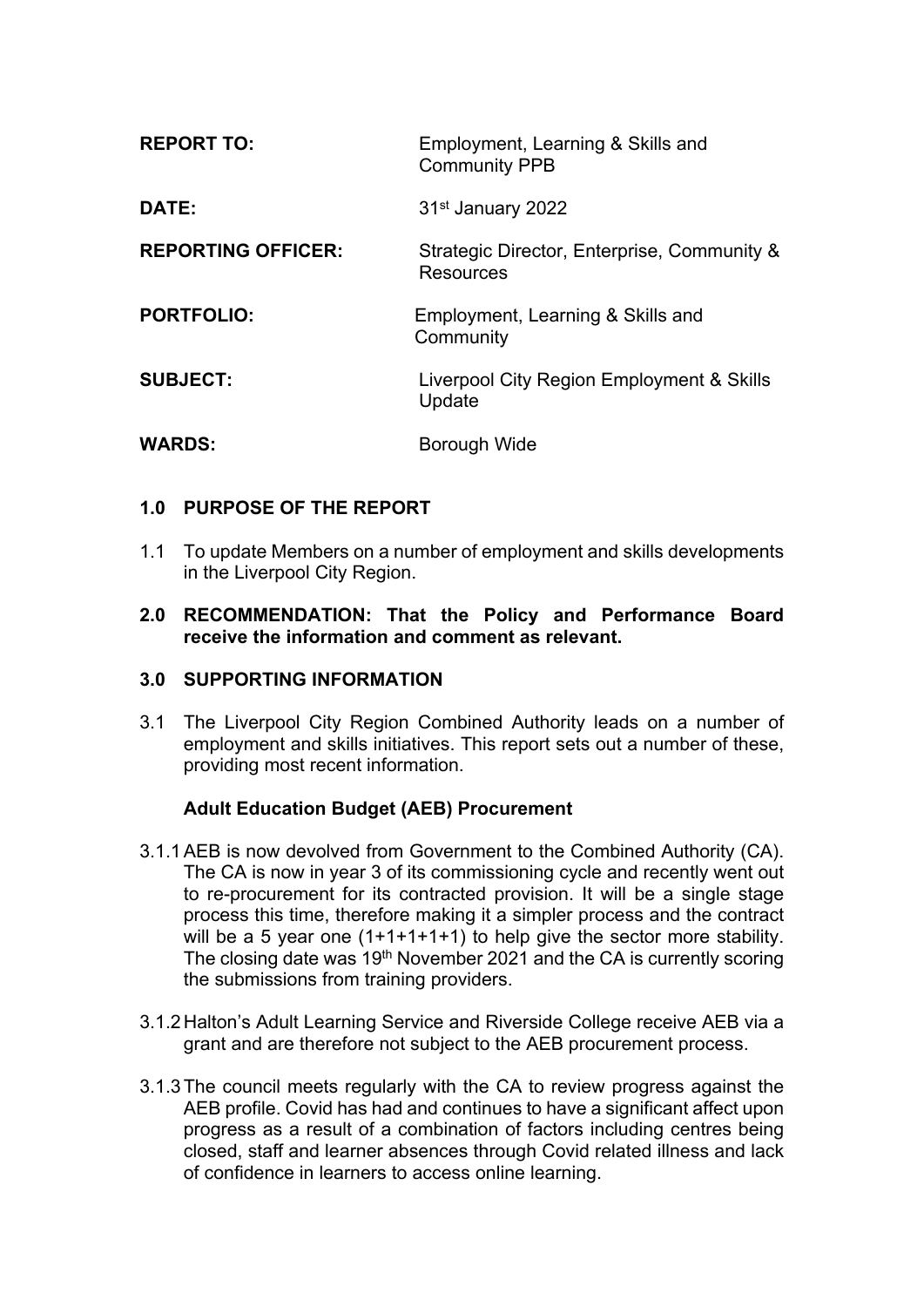3.1.4During the various lockdowns, AEB provision transferred to an online delivery model. Given the procured training providers were no longer able to offer their original curriculum offer as training centres were closed, they took to offer alternative provision. The market was flooded with online employability provision from the procured AEB providers who, in many instances, were able to offer incentives to learners such as free Ipads to enrol. As a local authority AEB provider, the Adult Learning Service was not able to offer such incentives and enrolments were adversely affected. This situation has been fed back to the CA and we have asked that, as part of the procurement process currently being worked up, the CA ensures that any procured provision must not duplicate existing provision offered in Halton by the grant funded providers. Delivery of the procured provision will commence 1<sup>st</sup> August 2022.

## **LCR Skills Show & Apprenticeship Graduation Ceremony**

- 3.1.5Halton's Employment, Learning & Skills Division manages the Apprenticeship Support by Be More service on behalf of the Combined Authority. The service offers impartial advice and guidance to residents on apprenticeships and promotes and celebrates all things apprenticeships. The team were leading on a large, interactive Skills Show due to take place on the 18<sup>th</sup> and 19<sup>th</sup> January 2022 at the Exhibition Centre Liverpool.
- 3.1.6Figures before Christmas showed there were 105 exhibitors confirmed and 46 group bookings from schools (totalling 3763 individuals) and an additional 60 individual bookings for the twilight session on the 18<sup>th</sup>. Halton's school bookings made up 10.26% of the overall school bookings.
- 3.1.7Given the recent Omicron variant, which has significantly increased the numbers of positive Covid cases in the UK and the nature of an interactive skills show, a number of exhibitors and schools cancelled their involvement in early January 2022. Further cancellations were expected so a decision was made to postpone the Skills Show to the 1<sup>st</sup> and 2<sup>nd</sup> March. All existing bookings will be honoured.
- 3.1.8Further details of what the Skills Show will bring to the City Region can be found [here.](https://www.lcrskillshow.com/)
- 3.1.9The Apprenticeship Support by Be More Team also delivered an Apprenticeship Graduation Ceremony for LCR apprentice graduates in November 2021. 60 apprentices, their guests, colleges/training providers and invited dignitaries attended a fabulous evening at Grand Central Hall in Liverpool. Guest speakers included Metro Mayor Steve Rotheram and Olympic gymnast Beth Tweddle MBE, who inspired guests with their own apprenticeship stories. A further Graduation Ceremony will take place in September 2022 and discussions are currently underway as to what this will look like, where it will take place etc. We expect numbers to be greater than the November 2021 event as there is a greater lead in time.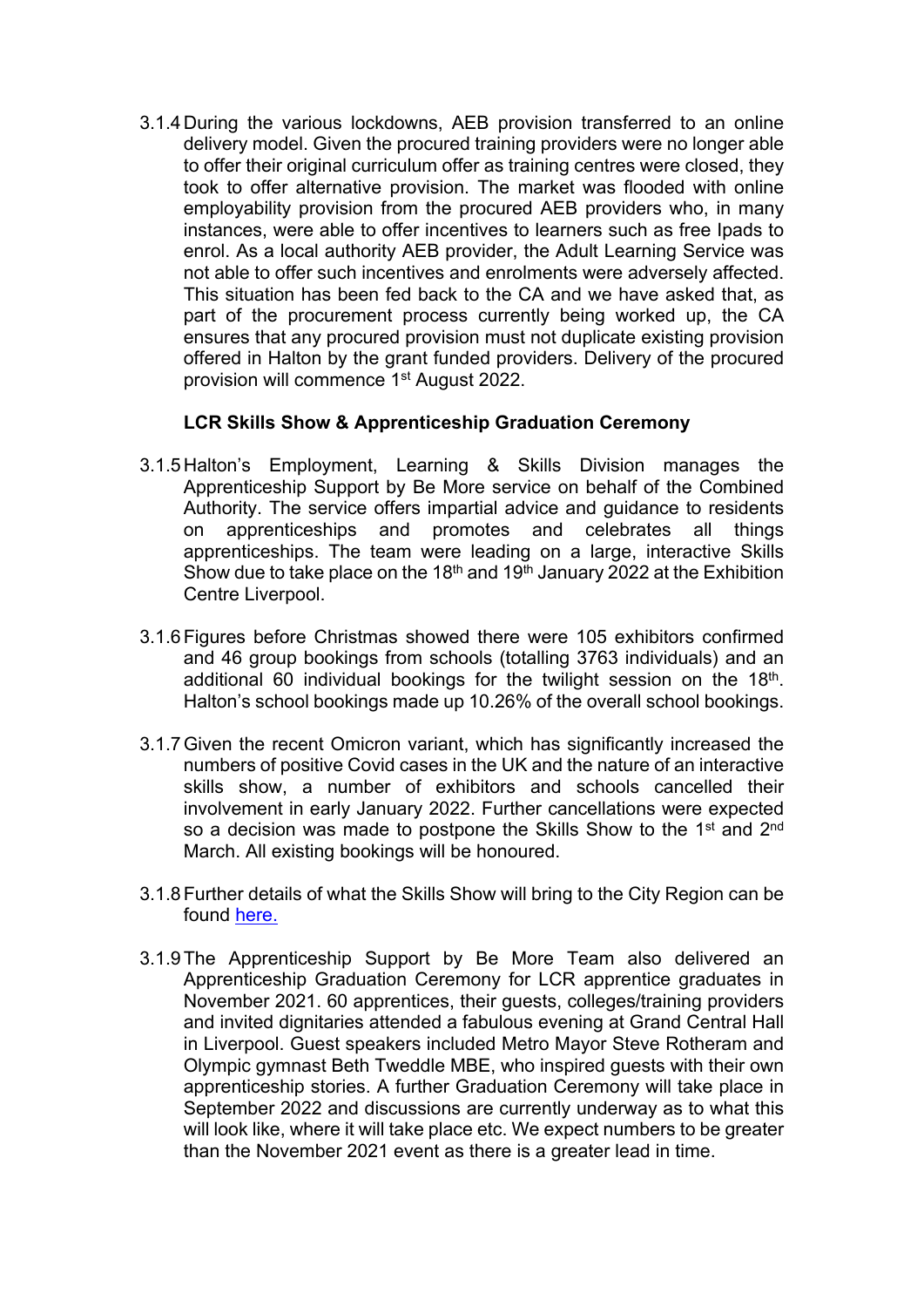3.1.10 Funding for the Apprenticeship Support by Be More Team is set to end in September 2022. Discussions are currently underway with the CA regarding options post September.

# **LCR Insights**

- 3.1.11 The Combined Authority is developing an insights tool regarding Job Vacancies in LCR. There are many jobs available in the city region and the CA have already developed a central portal LCR [Jobs](https://www.liverpoolcityregion-ca.gov.uk/job-hub/) to bring various job vacancy resources into once place. However, there is a mismatch of job vacancies and suitable applicants to fill these vacancies. Currently there are 19500 vacancies in LCR with an average salary at £23500. LCR Insights is not a vacancies website for jobseekers, rather it is a tool for those supporting people into employment in their local areas to understand what vacancies are out there. Obviously as new vacancies arise, the data will be updated.
- 3.1.12 It is also likely that a targeted marketing campaign to attract applicants from outside the City Region will be developed.

## **4.0 POLICY IMPLICATIONS**

There are no policy implications associated with this report.

#### **5.0 FINANCIAL IMPLICATIONS**

- 5.1 Covid has impacted adversely on the delivery of the adult education budget within the City Region, including Halton's Adult Learning Team. Underperformance may result in funding being clawed back, which then has an impact on budget levels as staff and premises costs still need to be covered.
- 5.2 Funding for the Apprenticeship Support by Be More Team is set to end in September 2022. Discussions are currently underway with the CA regarding options post September. There are 6 members of staff in this team.

#### **6.0 IMPLICATIONS FOR THE COUNCIL'S PRIORITIES**

#### 6.1 **Children and Young People in Halton**

The LCR Skills Show's main target audience are young people from year 9 onwards. Nearly 4000 school pupils were set to attend the event in January. Many young people have missed out on comprehensive and interactive careers advice over the last 2 years. Should the March event also have to be postponed to any later, then it will be too late for those in Years 11 and 13 to benefit from such a valuable event.

#### 6.2 **Employment, Learning and Skills in Halton**